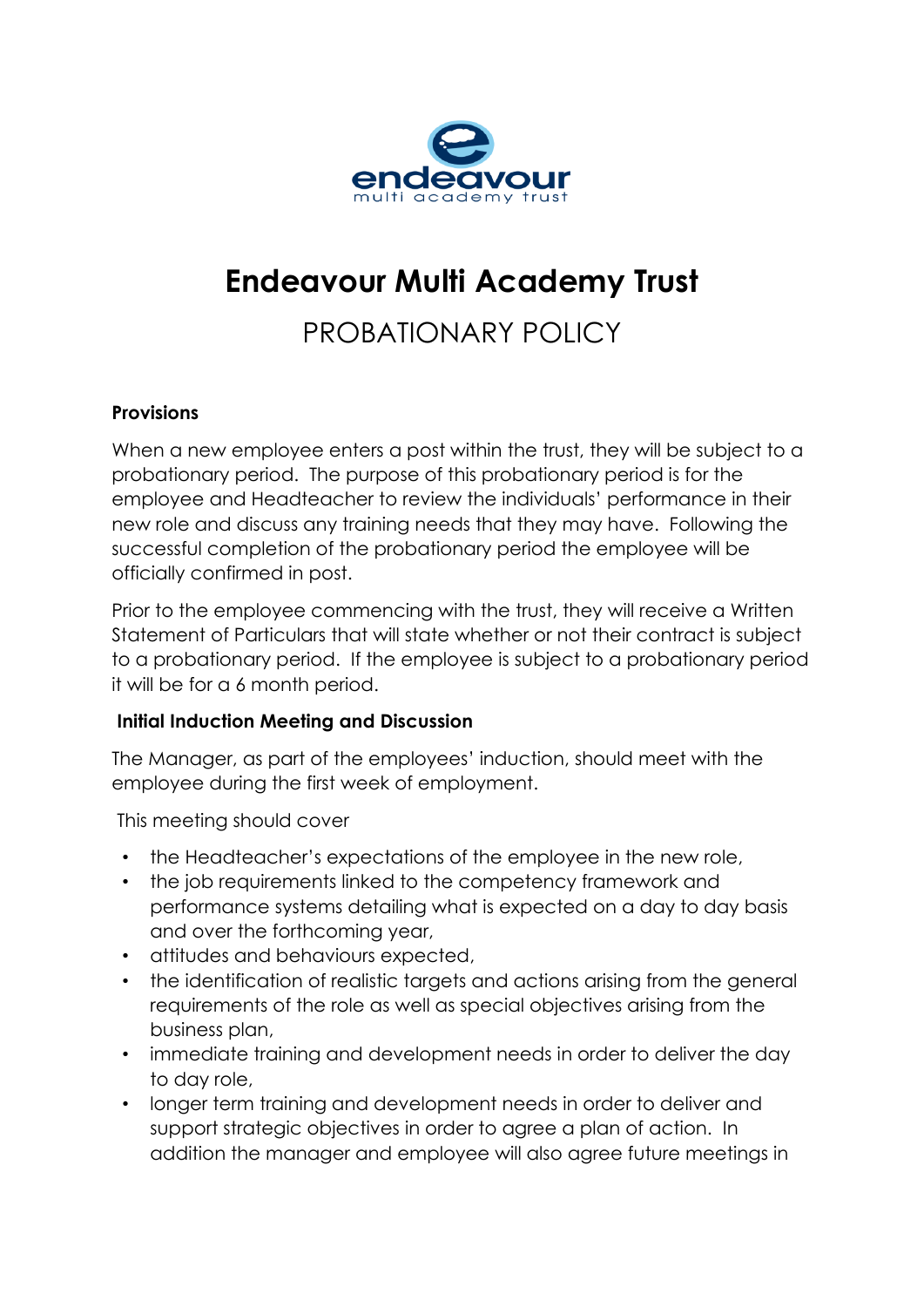order to review the employees' performance and training needs during the probationary period.

The Headteacher will record the targets and training needs on the appropriate documentation and it will be agreed and signed by the employee and Headteacher.

# **Ongoing Meetings**

The Headteacher will review, with the employee, their performance and training needs on a regular basis throughout their probationary period as agreed in the initial induction meeting. This will ideally be done on a monthly basis or more often if problems are encountered.

The meetings will be carried out through one to one meetings and should cover;

- the employees' progress against tasks/targets,
- discuss any training received during the period and its effectiveness,
- address any issues or concerns that may have arisen,
- revise or identify new targets in line with performance
- identify any additional training or support required.

The detail of the meeting will be recorded fully on the appropriate documentation and signed by the employee and headteacher. The purpose of these meetings is to ensure that the employee completes their probationary period satisfactorily.

## **End of Probationary Period**

The Headteacher, after the specified probationary period, should complete a final review with the employee. At this point the Manager has three options:

- (i) Confirmation of the employee in post this should be where the employee has successfully completed and achieved all their probationary targets and milestones. The headteacher should be fully confident that the employee is competent to deliver the role
- (ii) Extension of the probationary period this should be where the employee has had some difficulty in meeting their probationary targets and milestones. The manager should have begun to address the relevant issues during the probationary period and be offering additional support and training. The extension period should be realistic whereby the employee can ideally achieve the expected targets and competencies. - Following the extension period the manager has two options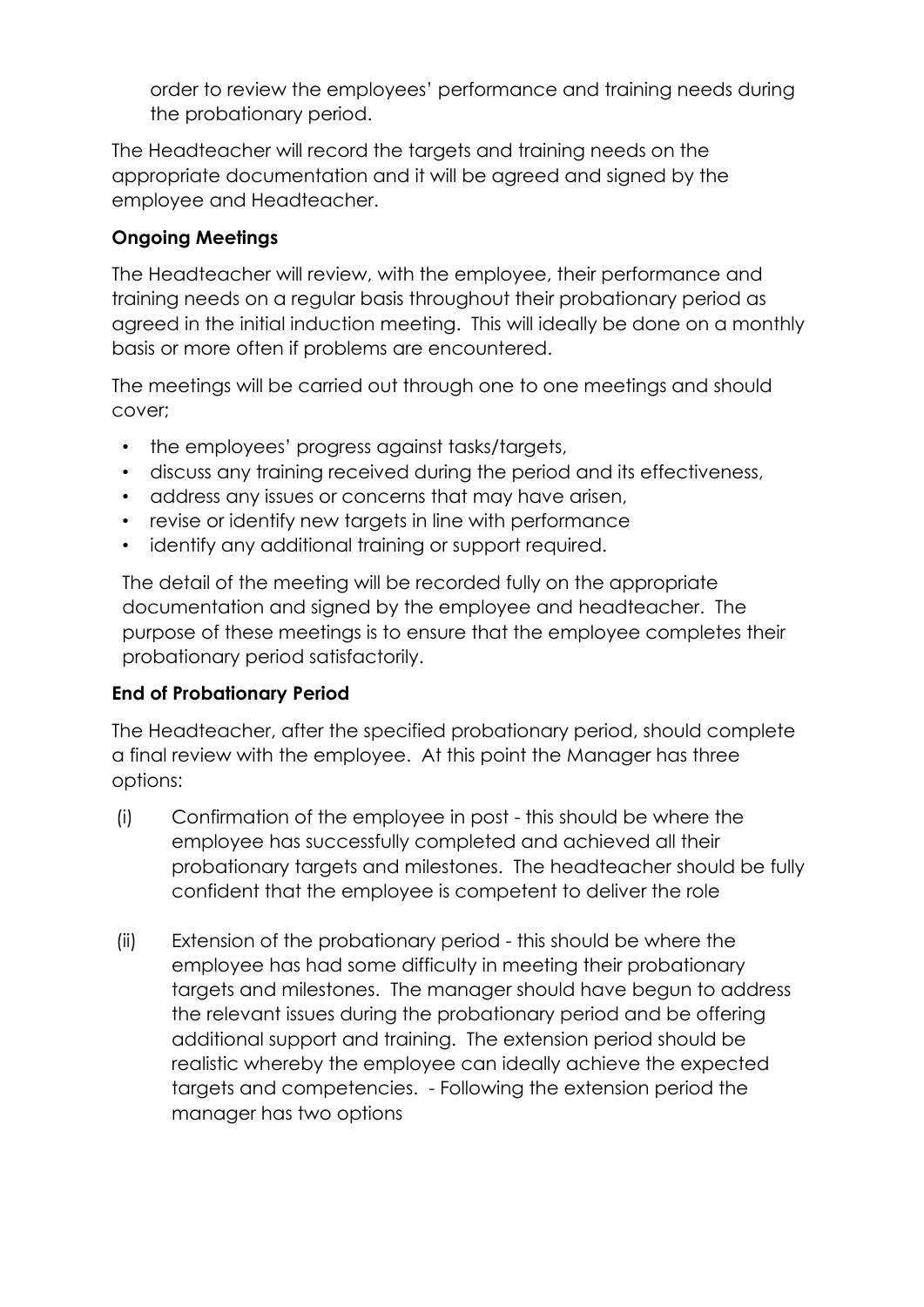(a) Confirmation of the employee in post - this should be where the employee has successfully completed and achieved all their probationary targets and milestones. The headteacher should now be fully confident that the employee is competent to deliver the role

(b) Terminate the employees' contract of employment - this should be where the employee still has not achieved their probationary targets and milestones. The Headteacher should be confident that the individual would not be able to perform the role competently and to the required standards.

(iii) Terminate the employees' contract of employment. - this should be where the employee has not achieved their probationary targets and milestones. The Headteacher should have addressed the relevant issues during the probationary period and offered a lot of training, support and guidance. The Manager should be confident that the individual would not be able to perform the role competently and perform to the required standards.

## **Manager Accountabilities**

- To arrange to meet all new employees within the first week of employment to discuss their new role and identify appropriate targets, milestones and training courses,
- To arrange future review meetings throughout the probationary period in order to discuss performance and training issues and offer additional support and guidance as and when required,
- To set realistic and achievable targets and milestones,
- To be fair, equitable, open and honest in the treatment of all employees,
- To either confirm, extend or terminate the employees' contract of employment after a final discussion with the employee in a timely manner.

## **Trade Union**

It is recommended that the employee be advised to contact their trade union representative at the earliest stage so that the union can offer them appropriate advice, guidance and support.

Principal HR can assist with the interpretation and application of this process. It is recommended that a HR representative to contacted at the earliest stage so that appropriate advice, guidance and support can be offered to both the manager and employee.